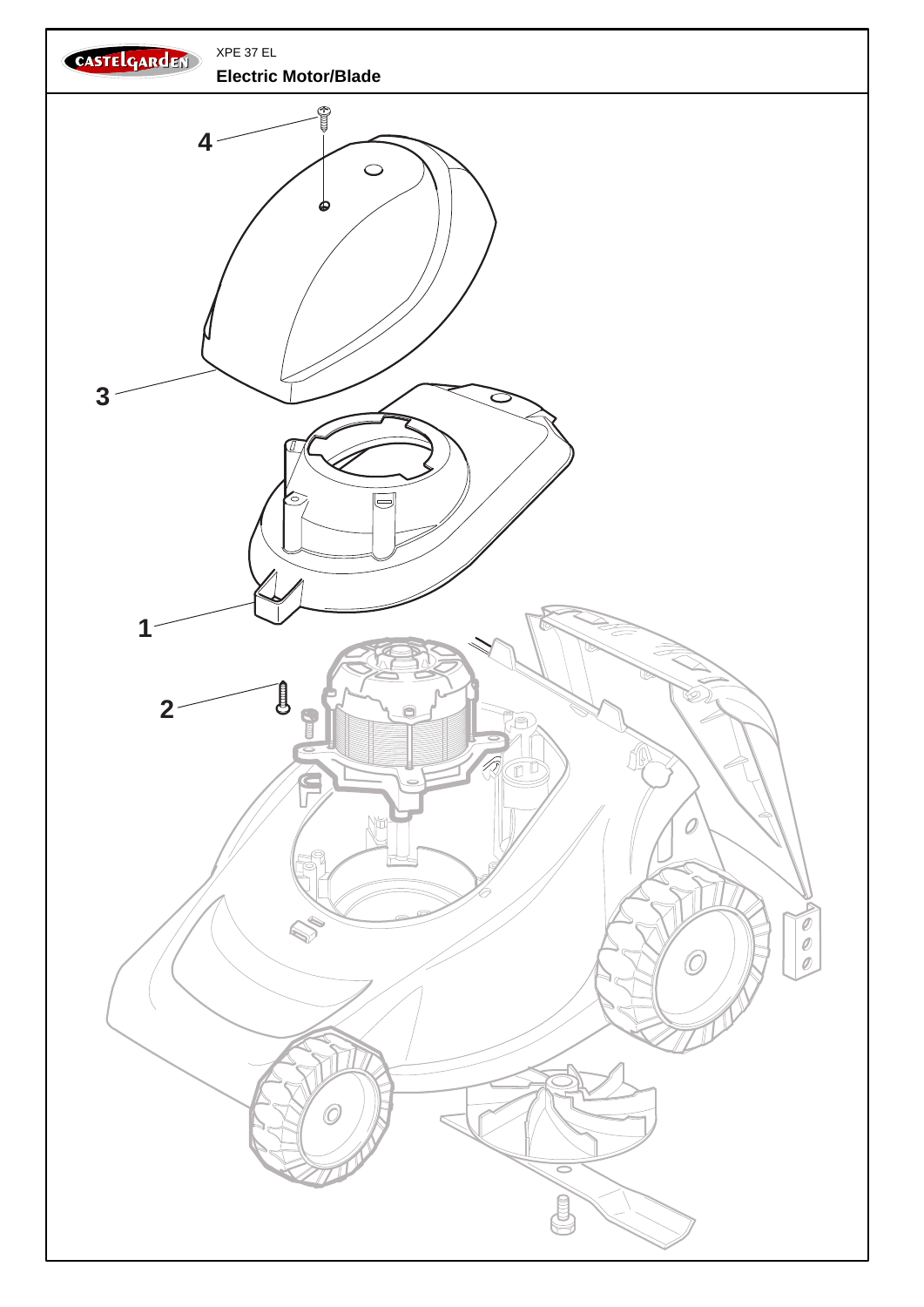XPE 37 EL CASTELGARDEN **Handle, Upper Part Pos. Part no. Description Remarks Q.ty** 1 1 381006940/2 Handle, L Lower 2 381006939/2 1 Handle, R Lower 3 81006941/4 1 Handle, Upper Part 4 2 18566112/0 Cap 5 12819120/0 2 Screw 6 2 22680006/1 Washer 7 22399900/0 2 Knob 8 12293200/0 2 Nut 9 381600503/3 1 Dead Hand Switch 10 12728701/0 4 Screw 11 22192000/1 1 Clamp 12 322322882/1 1 Lever, Engine Brake Red 13 22195101/4 1 Fairlead 14 22010250/0 1 Rod, Fairlead Bearing 15 322230350/1 1 Fulcrum Pin 16 322785144/1 1 Support 17 22450115/0 1 Spring 18 81008669/0 1 Outfit, Screws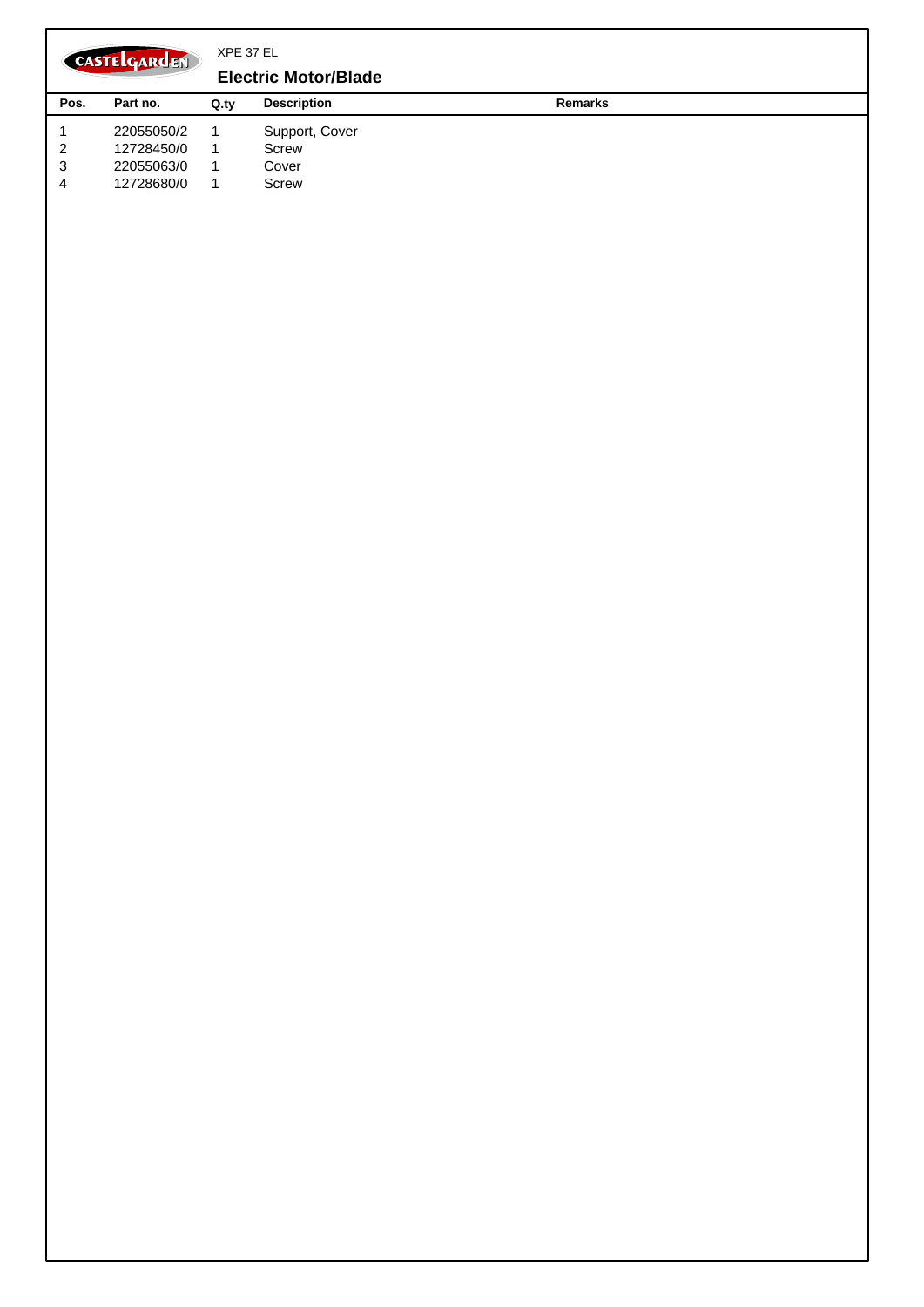